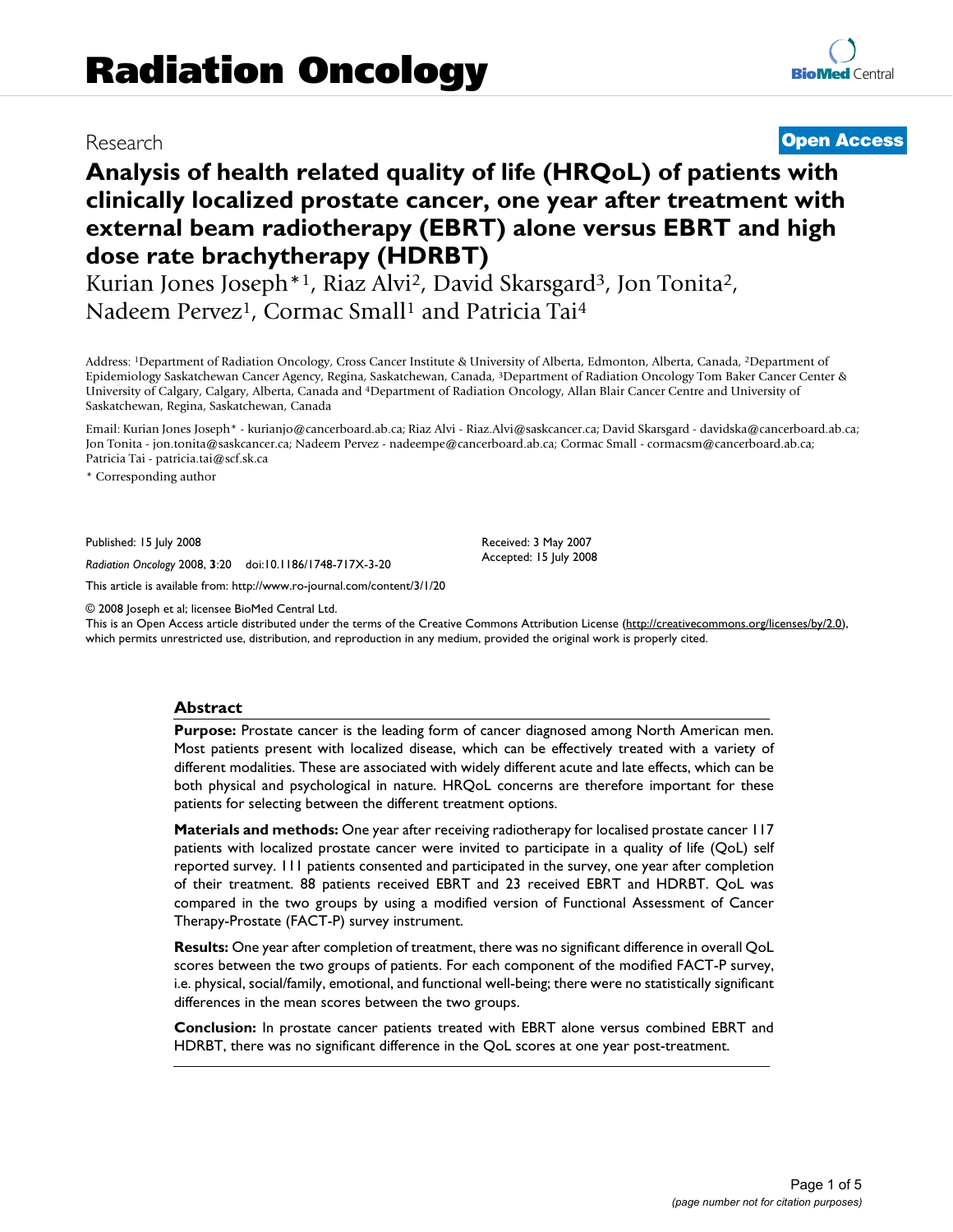# **Background**

Prostate cancer is the leading form of cancer diagnosed among Canadian men and accounts for approximately 27% of new cancer cases and 11.4% of cancer deaths [1,2]. Most newly diagnosed patients with prostate cancer present with localized disease [3]. EBRT is a treatment option for patients with early-stage or locally advanced prostate cancer [4]. Recent data suggest that local control of prostate cancer is directly related to the radiation dose which would in turn result in improved biochemical control, disease-free survival and increased overall survival [5]. Various dose escalation methods are available including three-dimensional conformal radiotherapy (3D-CRT) or intensity-modulated radiotherapy (IMRT) with or without low-dose rate (LDR), high-dose rate (HDR) or particle beam boost [6-9].

Health related quality of life (HRQoL) is a subjective measure of a patient's perception of well-being. HRQoL concerns are important for patients with prostate cancer for selecting between different treatments options which may result in physical and psychological sequelae that would affect their daily lives. Evaluation of the quality of life (QoL) among cancer patients who had received radiation using different radiotherapeutic techniques certainly helps both patients and physicians to make a more informed decision on their treatment.

The main objective of this study was to compare prospectively HRQoL at one year after treatment in prostate cancer patients treated with either EBRT alone or a combination of EBRT and iridium HDRBT.

### **Table 1: Characteristic of the study population**

#### **Patients and methods** *Patient characteristics*

This is a prospective study carried out among patients with localized prostate cancer during the period January 2000 to December 2002, in the department of Radiation Oncology at the Allan Blair Cancer Center (ABCC), in Regina, Canada. One of the standard treatment options for these patients during this period was EBRT alone. We started the prostate HDRBT program at the ABCC in 1999. Since then, HDRBT was used as an alternative method of dose escalation in patients with locally advanced prostate cancer who have received EBRT.

Patients in our study (Table 1) belonged to the intermediate or high risk groups with the following features: histological diagnosis of adenocarcinomas of the prostate, pretreatment  $PSA \leq 20$  ng/ml (mean), clinical stage T1c -T3a, prostate volume  $\leq 60$  cc, no evidence of lymphadenopathy on the pelvic CT scan, and a negative bone scan. During the above time period, 117 patients met the above criteria were treated at our institution with either EBRT alone or a combination of EBRT plus HDRBT.

### *Radiotherapy details*

All the patients who received EBRT were treated by using 3D-CRT with a 4-field box technique using 10-MV or higher-energy photons. The EBRT alone group received a total dose of 66–70 Gy in 33 – 35 fractions (2-Gy per fraction) over six and half to seven weeks. This was the standard EBRT dose during that period (although considered to be low compared to current standards). EBRT was delivered in two phases. The planning target volume (PTV) for the initial phase included the prostate gland and seminal vesicles with a margin of 1–2 cm receiving a dose of 40 Gy in 20 fractions (2-Gy per fraction) over four weeks. The

|                          | <b>EBRT</b> group  | <b>RBRT+HDRB</b> group |
|--------------------------|--------------------|------------------------|
| No of patients           | 88                 | 23                     |
| Median age (Range)       | $69(46 - 84)$      | $69(50 - 78)$          |
| Tumor stage              |                    |                        |
| ΤI                       | 20                 | 4                      |
| T <sub>2</sub>           | 59                 | 15                     |
| T <sub>3</sub>           | 9                  | 4                      |
| Gleason score            |                    |                        |
| $2 - 6$                  | 55                 | 4                      |
| 7                        | 21                 |                        |
| $8 - 10$                 | 12                 |                        |
| Pretreatment PSA (ng/ml) | Mean: 14.1         | Mean: 12.3             |
|                          | Median: 8.7        | Median: 8.9            |
|                          | Range: 1.7 - 161.8 | Range: 0.8 - 51.9      |
| $\leq$ 10                | 46                 | $\overline{14}$        |
| $10 - 20$                | 31                 |                        |
| $\geq 20$                | п                  |                        |
| Radiotherapy dose        | 66-70 Gy/33-35 Fr  | 40 Gy+16.5 Gy Brachy   |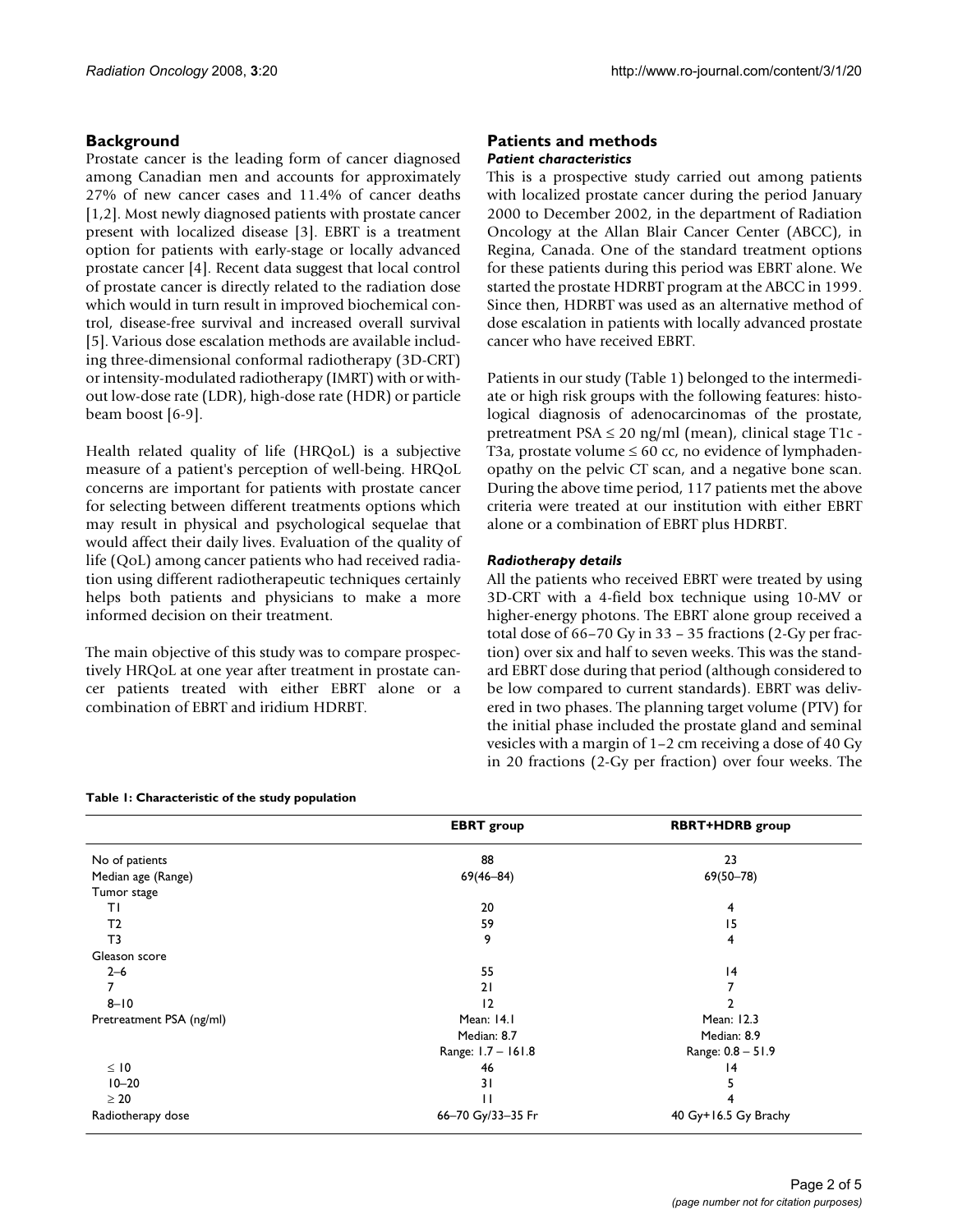boost phase PTV for EBRT only group was defined as the prostate with a margin of 0.7–1 cm and received a dose of 26–30 Gy in 13–15 fractions (2-Gy per fraction) over two and half to three weeks at the discretion of the treating Radiation Oncologist. None of the patients received regional nodal radiation. Patients who were in the EBRT plus HDRBT treatment group received HDRBT initially followed by EBRT. Iridium-192 HDRBT was performed via a transperineal approach, delivering a total dose of 16.5 Gy in 3 fractions within 24 hours with a minimum gap of six hours between fractions. PTV for the brachytherapy treatment consists of the entire prostate gland and capsule with a margin of 2–3 mm. EBRT was given two weeks after HDRBT delivering a dose of 40 Gy at 2 Gy per fraction over 4 weeks.

# *Quality of life questionnaire*

All one hundred and seventeen patients who underwent either EBRT alone or a combination of EBRT plus HDRBT were invited to participate in an institutional review board approved self-reported QoL survey at one year after completion of their radiation treatment. One hundred and eleven patients consented and participated in the survey. Eighty-eight patients of 111 received EBRT alone and 23 patients received combined EBRT and HDRBT. The survey was conducted using a modified version of the Functional Assessment of Cancer Therapy-Prostate (FACT-P) survey instrument (version 3). Results between the two treatment groups were compared using a paired t-test.

# **Results**

Characteristics of the study population, according to treatment received, are shown in Table 1. Median age was identical between patients treated with EBRT alone and those treated with EBRT and HDRB. Approximately 2/3 of patients in both groups had stage T2 disease. There were no significant differences between the two groups with respect to the distribution of established risk factors (stage, Gleason score and PSA).

Table 2 shows modified FACT-P scores at one year for the two different treatment groups. There was no significant

**Table 2: Comparison of Modified FACT-P scores of two treatment groups.**

| <b>HRQoL Component:</b>   | Mean score          |       | p-value |  |  |
|---------------------------|---------------------|-------|---------|--|--|
|                           | <b>FRRT + HDRRT</b> | EBRT  |         |  |  |
| Physical Well -Being      | 6.86                | 6.59  | 0.865   |  |  |
| Social/Family Well-Being: | 19.26               | 17.96 | 0.289   |  |  |
| Emotional Well-Being:     | 9.76                | 9.99  | 0.865   |  |  |
| Functional Well-Being:    | 28.78               | 27.13 | 0.252   |  |  |
| Prostate cancer subscale: | 16.86               | 18.38 | 0.447   |  |  |
| Overall:                  | 97.64               | 95.04 | 0.668   |  |  |

difference in overall OoL between the two groups  $(p =$ 0.668). For each component of the modified FACT-P survey, i.e. Physical Well-Being, Social/Family Well-Being, Emotional Well-Being, and Functional Well-Being, there was no statistically significant difference in the mean scores between the two groups.

# **Discussion**

Patients with prostate cancer can live for many years regardless of the treatment they receive due to the long natural history. As a result, HRQoL has become an important outcome measure in patients with this disease. Different survey instruments are designed to assess HRQoL of patients with prostate cancer [3,10,11]. We have conducted our survey by using a modified version of FACT-P (version 3) survey tool [12,13] The structure of FACT-P (version 3) survey instrument comprising a 47-item questionnaire, which is divided into four primary QoL domains: physical, social/family, emotional, and functional well-being, plus a 12-item prostate cancer subscale. These 12-items ask about symptoms and problems specific to prostate cancer. Higher total scores for the FACT-P scale indicate a better overall QoL. The modified survey instrument has a total of 50 questions and the only modification is in the prostate subscale for the purpose of accommodating symptoms related to radiation induced late toxicity (Table 3).

Sathya *et al* reported a randomized study in which patients with locally advanced prostate cancer were treated with EBRT alone or combination of EBRT and iridium HDRBT. The study showed no difference in the toxicity scores between the two arms at 18 months of follow up [9]. This study also provided evidence that higher doses of radiation delivered by the combination treatment resulted in better local as well as biochemical control in locally advanced prostate cancer. Other studies have also reported improved local control following dose escalation with 3D-CRT or IMRT [7,8]. The risks of long-term morbidity, following dose escalation by various methods are incompletely understood yet and they could have a significant impact on post treatment QoL.

Various studies have demonstrated the significance of HRQoL assessment when considering different treatment options for prostate cancer and suggested that recommended treatment decisions should take into account HRQoL in addition to survival [12,13]. Wei *et al* reported a comparative HRQoL outcome study for patients with localized prostate cancer who underwent brachytherapy, radical prostatectomy or EBRT [14]. Higher FACT-P scores were reported in patients treated with EBRT than with brachytherapy. The authors concluded that the HRQoL changes are likely to be treatment-specific. Welsh *et al* compared the baseline to six months post treatment QoL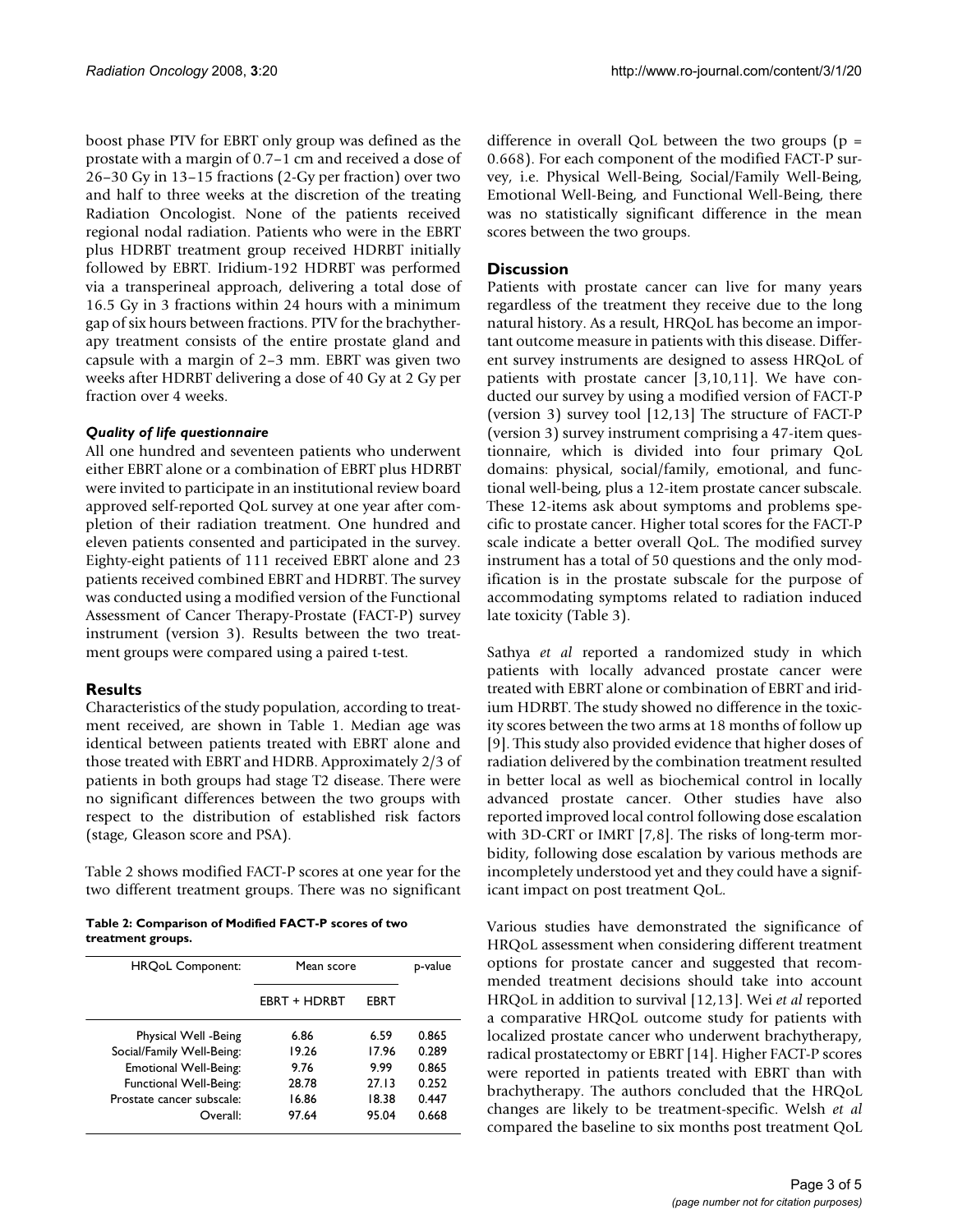|     | <b>Additional Concern</b>                                                                                                            |          | Not at all A little bit Some- what Quite a bit Very much |  |  |   |              |  |
|-----|--------------------------------------------------------------------------------------------------------------------------------------|----------|----------------------------------------------------------|--|--|---|--------------|--|
| 35. |                                                                                                                                      | 0        | 2                                                        |  |  |   |              |  |
| 36. |                                                                                                                                      | $\Omega$ |                                                          |  |  |   |              |  |
| 37. | I have aches and pains that bother me                                                                                                | 0        |                                                          |  |  |   |              |  |
| 38. | I have certain areas of my body where I<br>experience significant pain                                                               | O        |                                                          |  |  |   |              |  |
|     | 39. My pain keeps me from doing things I<br>want to do                                                                               | 0        | 2                                                        |  |  |   |              |  |
|     | 40. I am satisfied with my present comfort<br>level                                                                                  | 0        | 2                                                        |  |  |   |              |  |
|     | 41. I am able to feel like a<br>man                                                                                                  | $\Omega$ | 2                                                        |  |  |   |              |  |
|     | 42. I have trouble moving my<br>bowels                                                                                               | 0        | 2                                                        |  |  |   |              |  |
|     | 43. I have difficulty                                                                                                                | $\Omega$ | 2                                                        |  |  |   |              |  |
|     | 44. I urinate more frequently than<br>usual                                                                                          | 0        | 2                                                        |  |  |   |              |  |
|     | 44. I have difficulty starting to<br>urinate                                                                                         | $\Omega$ | 2                                                        |  |  |   |              |  |
|     | 45. My problems with urinating limit my<br>activities                                                                                | 0        | 2                                                        |  |  |   |              |  |
| 46  | I am able to have and keep an erection                                                                                               | 0        |                                                          |  |  |   |              |  |
| 47. |                                                                                                                                      | 0        |                                                          |  |  |   |              |  |
| 48. |                                                                                                                                      | 0        |                                                          |  |  |   |              |  |
|     | 49. I have blood in my<br>urine                                                                                                      | 0        | $\mathfrak{p}$                                           |  |  |   |              |  |
| 50. | Looking at the above 15 questions, how much would you say these ADDITIONAL CONCERNS affect your quality of life? (circle one number) |          |                                                          |  |  |   |              |  |
|     |                                                                                                                                      |          | 3                                                        |  |  | 8 | 10           |  |
|     | Not at all                                                                                                                           |          |                                                          |  |  |   | Very much so |  |

**Table 3: Modified FACT-P Prostate subscale (version3). Questions 47–49 added to the FACT-P Prostate subscale (version3)**

of 10 patients with prostate cancer treated with EBRT plus HDRBT [15]. They found that the median QoL scores were comparable to baseline values at six months and concluded that EBRT plus HDRBT is an acceptable treatment when QoL is considered.

Our study compared HRQoL among patients with localized prostate cancer who had undergone radical treatment using the two different radiation techniques. Our findings indicated that both groups had similar QoL outcomes at the end of one year of treatment. Vordermark D *et al* reported the results of a similar study among 84 prostate cancer patients treated with either EBRT alone or EBRT plus HDRBT [16]. The study showed comparable QoL data between the two groups at a median duration of 19 months post treatment. HRQoL differences may not become apparent at the end of one to two years of completion of treatment and hence a longer follow up might be helpful to see the difference. Wahlgren T *et al* reported the five year disease-specific HRQoL of patients with localized prostate cancer following combined treatment including EBRT, HDRBT and hormone therapy [17]. The long term data reported that only minor differences in general HRQoL compared with normative data. We are in the process of reviewing HRQoL of our patients at five years post treatment.

Our data may have significant implications. While offering curative radiation treatment, most of the patients are interested to know how the different treatments compare to one another in terms of survival, long term morbidity and HRQoL. Our study showed the significance of the evaluation of QoL which would help both patients and physicians to make more informed decisions between different treatment techniques.

A potential limitation of our study is that this is a singleinstitutional non-randomised study with a small sample size in the EBRT plus HDRBT arm. In addition the study lacks baseline HRQoL information. Radiation doses are also low by today's standards. However the study does help to minimise concerns of using combination treatment as an alternative for dose escalation when QoL is considered.

# **Conclusion**

Our study showed that the impact of prostate cancer treatments such as EBRT alone vs. combination of EBRT and HDRBT on HRQoL was comparable at one year after com-